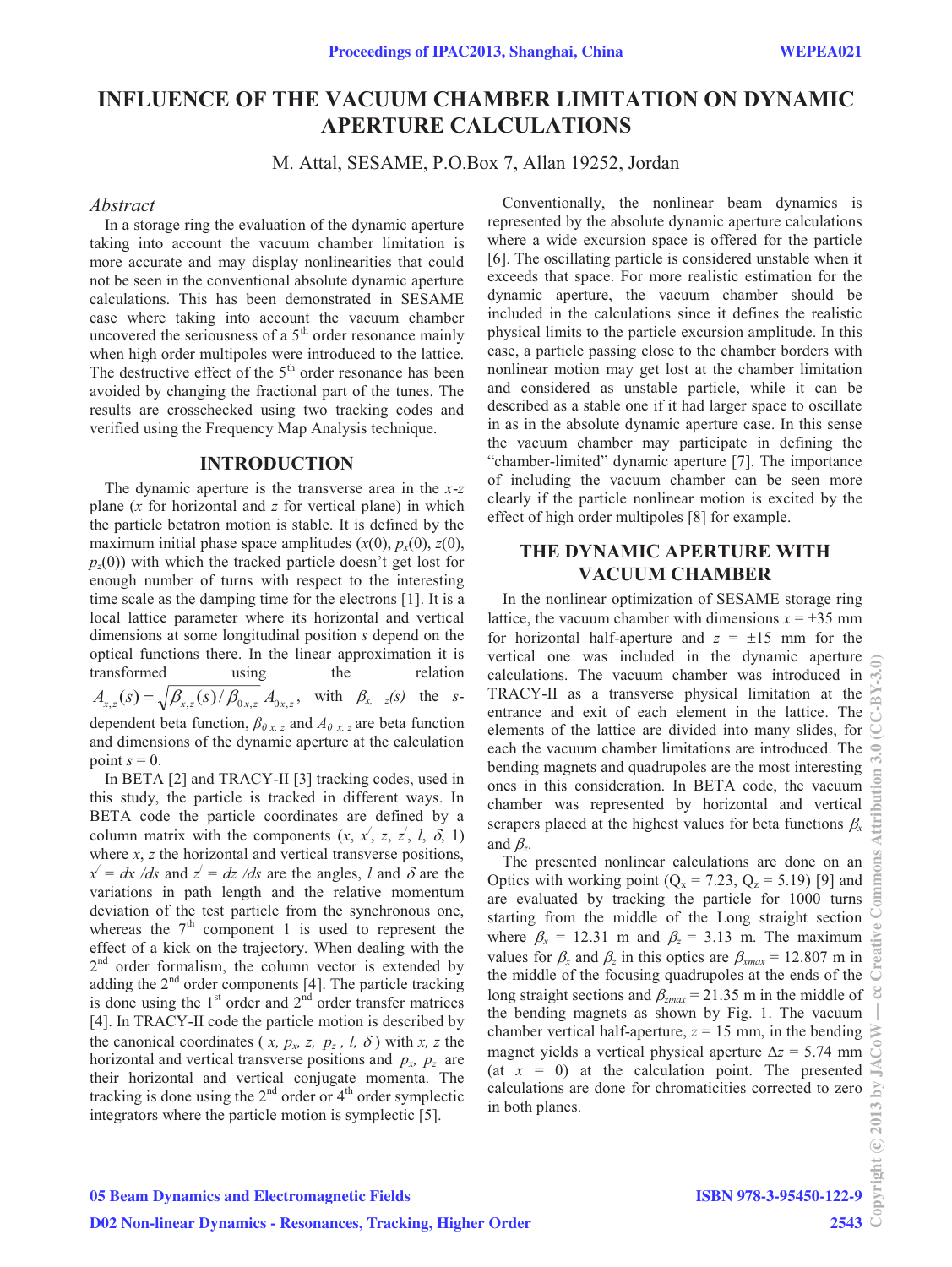

Figure 1: SESAME storage ring optics showing  $\beta_x$  (red),  $\beta_z$  (blue) and dispersion  $\eta_x$  (green).

By introducing the vacuum chamber, signature of the nonlinearities became different from the case of absolute dynamic aperture as shown by Fig. 2 where the results of BETA, which highly agree with TRACY-II results, are presented.



Figure 2: (left) The absolute dynamic aperture (blue) compared to the vacuum chamber size (red). (right) The chamber-limited dynamic aperture. The dashed line shows how the chamber-limited dynamic apertures should be in case of linear particle motion.

Figure 2(right) show that the chamber-limited dynamic aperture is degrading at large *x*-amplitudes mainly in the left side and, moreover, it has two clear vertical cuts at *x*  $\approx$   $\pm$ 21 mm. This indicates a presence of resonances (created by the sextupoles) there which make the particle motion nonlinear and increase the amplitude of particle vertical oscillation to higher than what is allowed by the vacuum chamber. Consequently this particle gets lost on the upper chamber limitation. In case of no chamber limitation, that particle is considered stable by the tracking code due to the large oscillation space offered to it as can be seen in Fig. 2(left).

## *Applying High Order Multipoles*

When the dipole high order multipoles, listed in Table1, were included into the calculations the size of the absolute and chamber-limited dynamic apertures became as shown in Fig. 3.

Table 1: Dipole High Order Multipoles

| <b>High Order Component</b> | $(\Delta B_z / B)$     |
|-----------------------------|------------------------|
| Sextupole                   | $2.42 \times 10^{-4}$  |
| Octupole                    | $4.70 \times 10^{-5}$  |
| Decapole                    | $-3.09 \times 10^{-5}$ |
| Dodecapole                  | $-1.36 \times 10^{-5}$ |
| 14-pole                     | $-1.17 \times 10^{-4}$ |



Figure 3: Dynamic apertures under high order multipole effect. (left) The absolute dynamic aperture (blue) compared to the vacuum chamber size (red), (right) the chamber-limited dynamic aperture.

Figure 3(left) indicates that the absolute dynamic aperture is still enough larger than the physical one, consequently the high order multipoles seem tolerable by the optics. But when the vacuum chamber is included in the calculations in Fig. 3(right), we can see that these high order multipoles amplify the two cuts to a level that cannot be accepted resulting in a dynamic aperture much smaller than the physical one. Hence these high order multipoles are not tolerable by the optics, contradicting the indication given by Fig. 3(left). It can be noticed that the two cuts also have been shifted outward from the center. This is due to the distorted tune shifts with *x* and *z*-amplitudes. Propagation of the two vertical cuts down through the dynamic aperture indicates that the driving resonance is excited causing higher amplitudes for the particle nonlinear vertical oscillations so that the particle gets lost on the upper chamber limitation at lower vertical heights.

This explanation is more clarified by Fig. 4 which shows behavior of the vertical oscillation amplitude of the particle versus *x*-position at  $z = 4.8$  mm without and with high order multipoles. The blue lines represent the vertical physical aperture  $\Delta z = \pm 5.74$  mm at the calculation point.



 Figure 4: The vertical oscillation amplitudes versus *<sup>x</sup>* for a particle tracked at the vertical height  $z = 4.8$  mm, without (left) and with (right) high order multipoles.

05 Beam Dynamics and Electromagnetic Fields